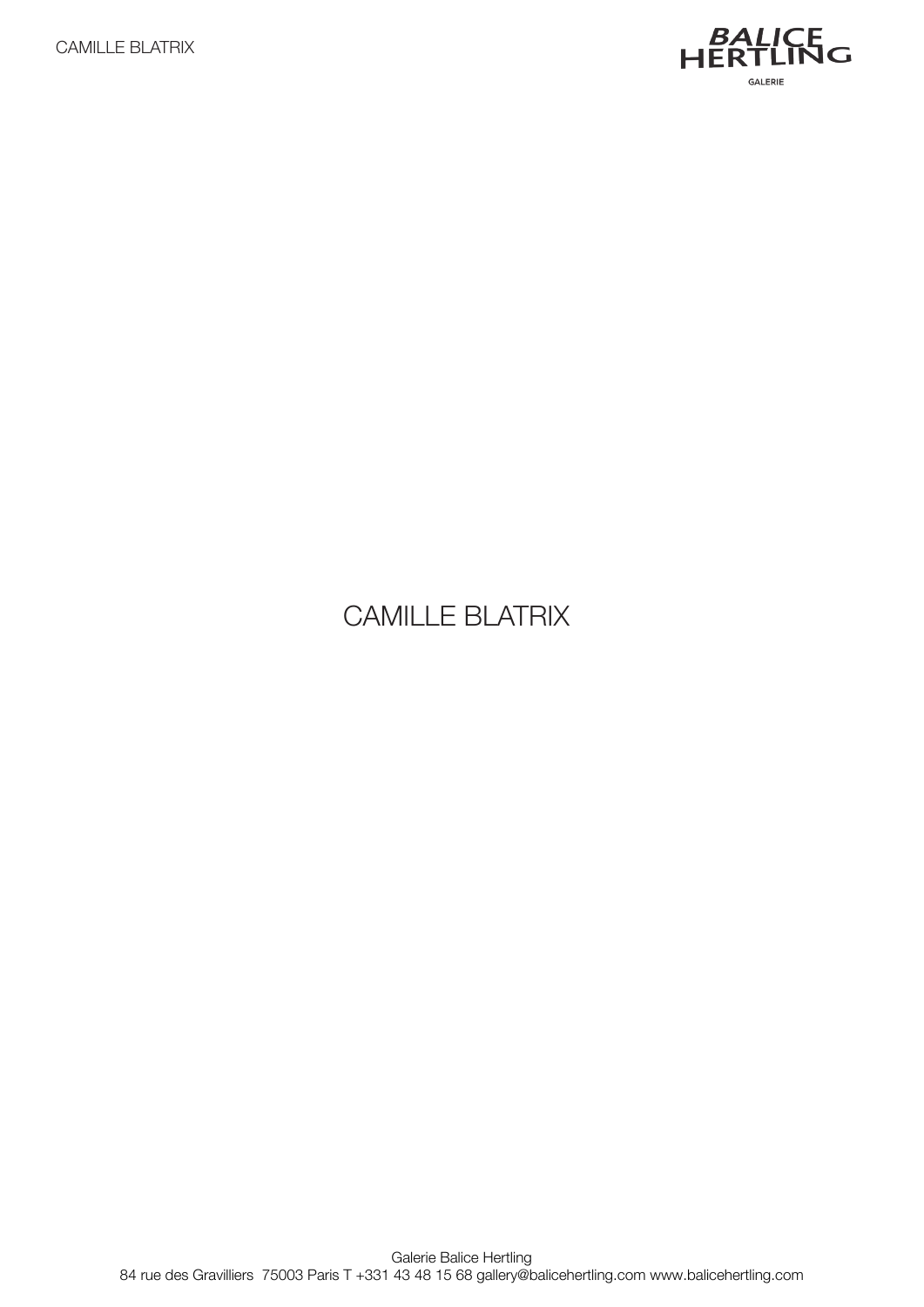

Camille Blatrix's sculptures, which he calls "emotional objects", are akin to strange industrial productions, improbable artifacts of a deviant techno-capitalist society. His preferred mediums (wood, aluminum, glass...), combined with complex skills (such as 3D modeling and wood marquetry), are worked as in machining processes, with a precision of advanced technology, although here everything is done by hand, with a rigor and an obsessive care for the material. The resulting precise finish is counterbalanced by the presence of figurative motifs of an intimate nature (torn paper, handwritten notes, flowers or tears).

It is as if an exaggeratedly industrial and impersonal workmanship had to cover a register of emotional intensities in order to channel it, standardize it and diffuse it. From then on, these objects-simulacres with an uncertain use, hesitating between function and fiction, drift towards the imaginary, the onirism or the surrealism. They maintain a form of seduction and sensuality of which one does not know if it resists or on the contrary results from their "corporate" nature. In parallel to these ambiguous objects, the artist also practices drawing and creates paintings in marquetry that include figurative motifs, again hesitating between pictorial symbolism, allegory and graphic communication. The whole forms a troubling work playing on tensions between design and sculpture, reason and desires, naturalness and artificiality.

Through his work, the artist walks his tenuous aesthetic line between method and instinct, manifesting a specific attention to the material and its emotional potential. Camille Blatrix belongs to a generation of artists who revisit traditional savoir-faire and artisanal techniques, not in a nostalgic or conservative position, but by updating them with contemporary issues, notably ecological.

An engagement of the body and the spirit which, with Blatrix, is more immanent than transcendent. His artistic economy is based on a reception of emotions and direct intuitions, sometimes tinged with a certain melancholy that he allows to impregnate the materials and forms. A kind of "sentimental materialism" that is the opposite of the irony and cynicism of certain postmodern sculptural practices. Rather, Blatrix's art is based on a conviction in the ability of physical matter to condense and disseminate emotions, without the need for discourse. In doing so, these objects of vague function are always vaguely functional.

Falsely passive, his works become transitive mechanisms, transmitters of energies and moods. It is there that the relation of the artist to the world of the economy is not only a matter of "design" but is anchored more deeply in relations of transfer of values and desires which have to do with the libidinal nature of late capitalism. As an heir to the American "Finish Fetish" of the 1960s, which approached minimal art by revealing, as its name suggests, the confused totemic and desiring character of industrial production, Blatrix's art combines standard and sensuality in a single gesture.

The critical and theoretical considerations that can be deduced from Camille Blatrix's forms remain external to his work. His production claims to be individual and autonomous, self-centered, and therefore not subject to the world' s issues and torments. Adopting the form of a practice rather than a discourse, sensitive to the jolts of the heart rather than to those of critical thought, the work does not claim any precise intentions or even themes. If snatches of narration appear here and there, if literary or cinematographic images are formed in a furtive way, one never knows exactly what it is about.

Their regime of meaning remains as elusive as their historical inscription (present-past-future). This is one of the strengths of Camille Blatrix's work: mute and indeterminate, these works, despite their accuracy, also appear to have no definable intent. In doing so, they belong to a renewed form of the Vanitas tradition: hybrid associations of mysterious symbols with great technical rigor, and a figuration of melancholy that could be defined as a desire as powerful as it has no target.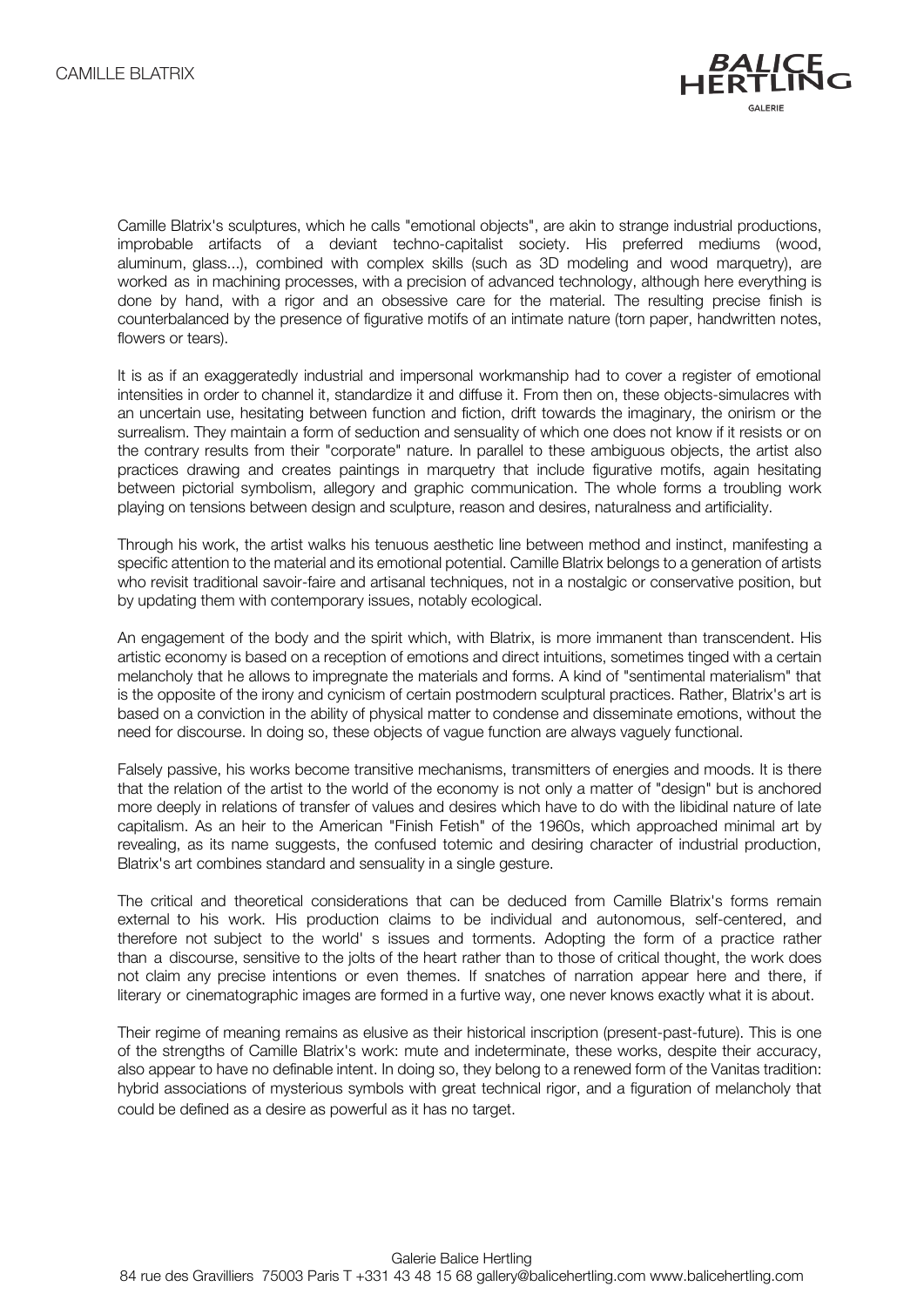

Born in 1984 Lives and works in Paris

- SOLO EXHIBITIONS (Selection)
- 2021 Weather Stork Point, La synagogue de Delme, Delme, France
- 2020 StandBy Mice Station, Kunsthalle Basel, Basel, Switzerland
- 2019 Les Barrières de l'Antique, La Verrière Hermès, Brussels, Belgium Fortune, Lafayette Anticipations, Paris, France
- 2018 New Day Rising, Taylor Macklin, Zurich, Switzerland Somewhere Safer, Kunstverein Braunschweig, Braunschweig, Germany
- 2017 On Your Knees, Balice Hertling, Paris, France Unview, Bad Reputation, Los Angeles, USA
- 2016 Horoe, CCA Wattis Institute for Contemporary Arts, San Francisco, USA French Kiff, Palette Terre, Paris, France Solo show at Liste Art Fair, Balice Hertling, Paris, France Paramount Ranch III, Paramount Ranch, Agura Hills, USA
- 2015 No School, Mostyn, Llandudno, UK
- 2014 Un ticket pour la suite, Balice Hertling, Paris, France
- 2013 Victor: il suo cuore vuoto al completo, Gasconade, Milan, Italy

#### GROUP SHOWS (Selection)

- 2021 Domestica Drama, Halle Für Kunst Steiermark, Graz, Smashing into my heart (curated by Myriam Ben Salah), Renaissance Society, Chicago, US
- 2020 Sanya Kantarovsky and Camille Blatrix: Will-o'-the-whisp, Modern Art, London, UK Metamorphosis Overdrive, Kunstmuseum St. Gallen, St. Gallen, Switzerland Gennariello, Balice Hertling, Paris, France
- 2019 A House is not a Home, Fri Art, Fribourg, Switzerland A Home is not a House, Fri Art, Fribourg, Switzerland You : oeuvres de la collection Lafayette Anticipatons, Musée d'Art Moderne de Paris, Paris, France
- 2018 I Simply Never Get Lost in the Story, Furiosa, Monaco, France La Complainte du progrès, Mrac Occitanie, Sérignan, France L'Ennemi de mon ennemi, Palais de Tokyo, Paris, France Lafayette Anticipations, Paris, France
- 2017 Ouvert la nuit Festival des lumières, Villa Medici, Rome, Italy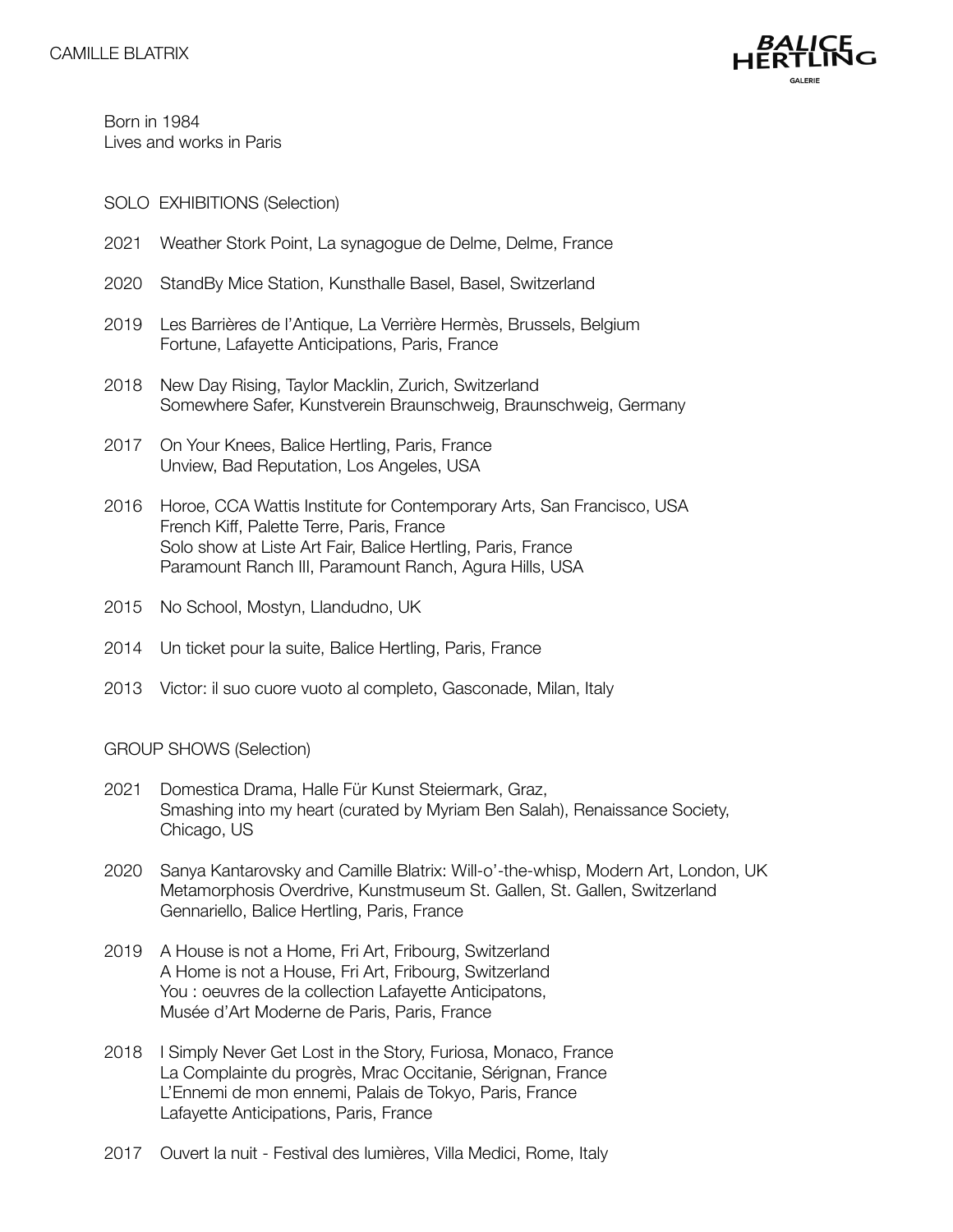

Camille Blatrix / Franco Vaccari, Andrew Kreps Gallery, New York, USA

- 2016 Faisons de l'inconnu un allié, Lafayette Anticipations (extra muros), Paris, France Biennale of Rennes (curated by François Piron), Rennes, France De toi à la surface, Le Plateau, FRAC Île-de-France, Paris, France
- 2015 The Great Depression (curated by Romain Dauriac), Balice Hertling, Paris, France La vie moderne (curated by Ralph Rugoff), Biennale de Lyon, Lyon, France By Boat (Farewell), Joségarcía, Mexico City, Mexico Group Show, Edouard Montassut, Paris, France C'est la vie ?, Occidental Temporary (Neïl Beloufa's studio), Villejuif, France Calisthenics, Thomas Duncan Gallery, Los Angeles, USA L'Usage des formes, Palais de Tokyo, Paris, France Organic Sculpture, Alison Jacques Gallery, London, UK
- 2014 Puddle, pothole, portal, Sculpture Center New York, New York, USA L'Époque, les Humeurs, les Valeurs, l'Attention (curated by Castillo/Corrales), 16th Ricard Foundation Prize, Paris, France Démocratie (curated by Edoaurd Montassut), Tripode, Nantes, France
- 2013 Always Yours. Des Objets Manqués. Des Monuments (curated by Neïl Beloufa), Balice Hertling, Paris, France
- 2012 Géographies Nomades, exhibition of the graduates with honors at École des Beaux-Arts de Paris, Paris, France

### PUBLIC ART PROJECTS

- 2018 Feÿ Rencontres d'Arts, Bourgogne, France
- 2015 Site specific commission, Fondation d'entreprise Galeries Lafayette, Paris, France
- 2014 Longueurs d'ondes, UNTU performance, 6B; Paris, France Brume, UNTU performance, Galerie Episodique, Paris, France Fresh Winds, Gardur, Iceland
- 2013 Principes de Lumière (in collaboraton with Fabien Leaustic and Collectif Sin, Delacharge, Brussels, Belgium Le Beau Temps, UNTU performance, ENSAD, Paris, France Expérience Sonoplastique #0, UNTU performance, ENSBA, Paris, France

PUBLIC COLLECTIONS

- 2016 FRAC Ile-de-France, Paris, France Fondazione Memmo, Rome, Italy Aïshti Foundation, Beirut, Lebanon
- 2015 Musée national d'Art Moderne, Centre Georges Pompidou, Paris, France Fondation d'entreprise Galeries Lafayette, Paris, France
- 2014 Pinault Foundation, Paris, France and Venice, Italy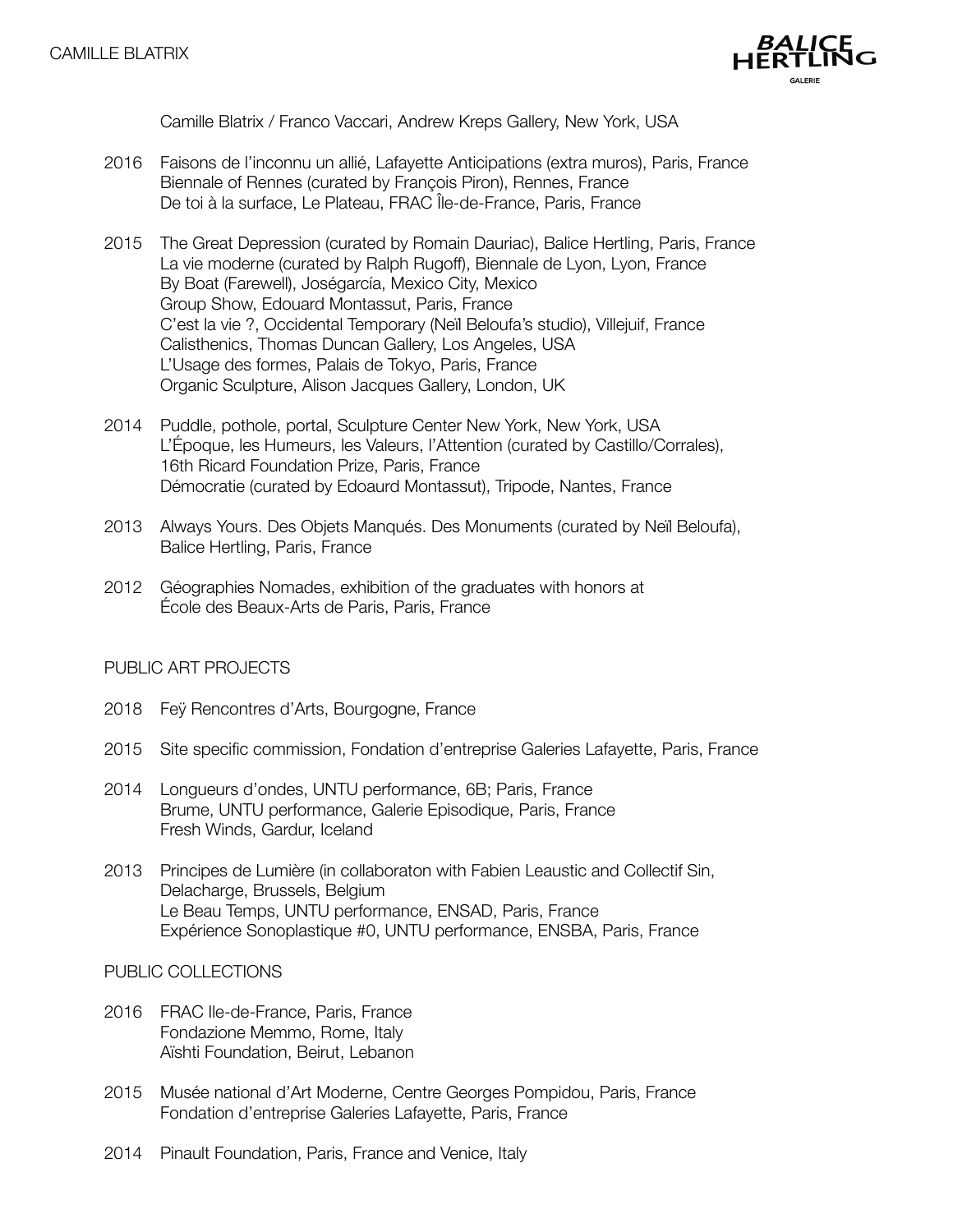

### **EDUCATION**

2007 - 2011 École Nationale Supérieure des Beaux-Arts de Paris, Paris, France 2010 Art Center College of Design, Los Angeles, USA 2006 École Nationale Supérieure des Arts Décoratifs, Strasbourg, France

#### PUBLICATIONS (Selection)

- 2019 La Verrière Hermès, Édition Fondation d'Entreprise Hermès, Bruxelles, Belgique Musée d'Art Moderne, Paris Musées edition, Paris, France
- 2016 Biennale de Rennes, Art Norac edition, Rennes, France 13th Lyon Biennale, Presses du réel edition, Lyon, France
- 2015 MOSTYN, Llandudno, United Kingdom
- 2014 Sculpture Center, New York City, USA Fondation Ricard, Fondation d'entreprise Ricard edition, Paris, France

#### PRESS (Selection)

- 2020 In conversaton with Simon Castets, Camille Blatrix, Cura Magazine, Cura #33, March 2020
- 2019 Maker's Mark, Amy Serafin, Wallpaper, Dec 2019 Camille Blatrix exposition review, Pascale Krief, Artpress, Nov 2019 L'art de l'esquive de Camille Blatrix, Pauline Vidal, Le Journal des Arts, Sept 2019
- 2018 Accompli et déjà mort, Guillaume Désanges, Initiales Mag (ENSBA Lyon), 2018 Camille Blatrix's «Somewhere Safer», Patrick J. Reed, Artagenda, Oct 2018 Camille Blatrix, Wechat, May 2018 Parigi/Belleville. Un Laboratorio diffuso per la nuova scena artistica francese, Edoardo de Cobelli, Arte e Critica n°91, April 2018 New Day Rising, Edouard Montassus (curator) for the Democracy exhibition at Lafayette Ancitipations, Feb 2018
- 2017 Camille Blatrix bouscule notre rapport aux choses, Pedro Morais, Le Quotidien de l'Art, Oct 2017 Paris : Art is moving out, Dan Thawley, L'Uomo Vogue, July 2017 Camille Blatrix, Annie Godfrey Larmon, Artforum, Jan 2017 Camille Blatrix, Critic's picks, Artforum, 2017 Blatrix Art Nouveau, Vogue Hommes #25, Feb 2017
- 2016 Camille Blatrix // Melancholy and its discontents, Alfredo Cramerotti, The Seen Journal, 20 Sept 2016 Camille Blatrix, Riba Katrib, Kaleïdoscope #28, Fall 2016 No Drama by Camille Blatrix, Flash Art #309, July/August 2016
- 2015 Camille Blatrix, artist:'At the Pompidou everyone was talking about me, and then three hours I was alone and crying', Karen Wright, Independent, Aug 2015